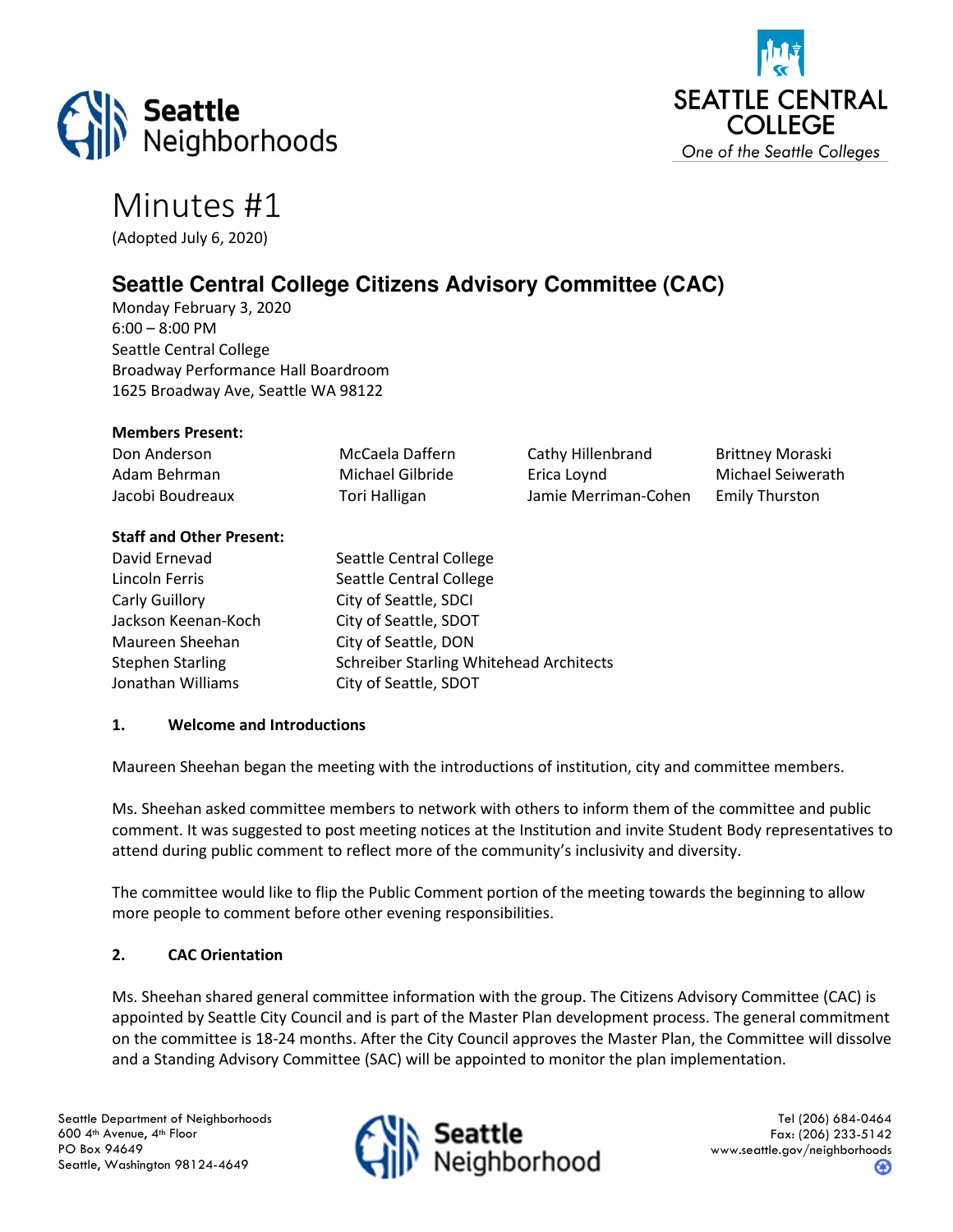Ms. Sheehan discussed the intent of a Master Plan and the definition of an Educational Major Institution. Specific Institution boundaries will be included when a new master plan is in place. The boundary does not change during that Plan. There are no sunset limits on the plans; however, they do age. The plan will be administered using the current City Codes.

The transportation management plan (TMP) may be reviewed by the SDOT in the future to see if any amendments are needed.

This Master Plan does not address the institution's satellite campuses. Neighborhood design guidelines do not specifically apply to the Master Plan; however, institutions will reference the information. SDOT will assist with the TMP and individual TMPs will be done when each building is built.

This committee provides recommendations and is a stop-along-the-way in the process. The project cannot proceed without coming through the committee. Your comments and suggestions carry weight, but they are not set up as 'approvals.' SDOT and SDCI review the Committee's input and have the final say. Ms. Carly Guillory, Seattle Department of Construction and Inspections, said the Seattle City Council has a vote on approving the Master Plan.

A question was raised on how the committee can educate themselves regarding the increasing density of the neighborhood. Ms. Sheehan may share resources. The Concept Plan, an overview of what the College is considering, will be sent to the Committee before the March 2 meeting where the College will present the Concept Plan. The committee is not required to comment on the plan. The Concept Plan will be available to the public at the same time through the DON website.

The College will be conducting an Environmental Impact Statement (EIS) as well and the committee will have the opportunity to comment on the statement.

The committee will eventually draft a report along with the SDCI Director's report. Both will go to the College. The reports will go through more Master Plan review and returned to the Advisory Committee to produce a final report. (The SDCI Director will also be providing a final report.) The final report will go to a Hearing Examiner's administrative judge internal to the City of Seattle before going to the City of Seattle's Council. The hearing will be the first time the public has an opportunity to voice their opinions and concerns. The Council then sets an ordinance which will be a binding contract between the college and the City.

This Citizens Advisory Committee is subject to the Open Public Meetings Act. A quorum meeting of members at Starbucks is not ok. The meetings must be open to the public so the public may provide their opinions.

The same applies to producing a report – the review and discussion needs to happen at the public meetings. Individuals may make their own changes and bring them to the meeting. There should be no e-mail strings for vetting a document. No one can access the document on the Internet and insert comments; the public needs to be present in the room to make comments. Note that a meeting document cannot be edited by the group outside of the meeting. Ms. Sheehan asked the group to realize the legitimacy of the group is to come together and discuss items in the open with the Public so the public can see and hear what the Committee members see and hear.

The committee is a tremendous body of work to do in two hours. The job of the City and the College is to prepare the meetings, so you get what you need. If there is a perceived lack of information, please make that comment during the following meeting.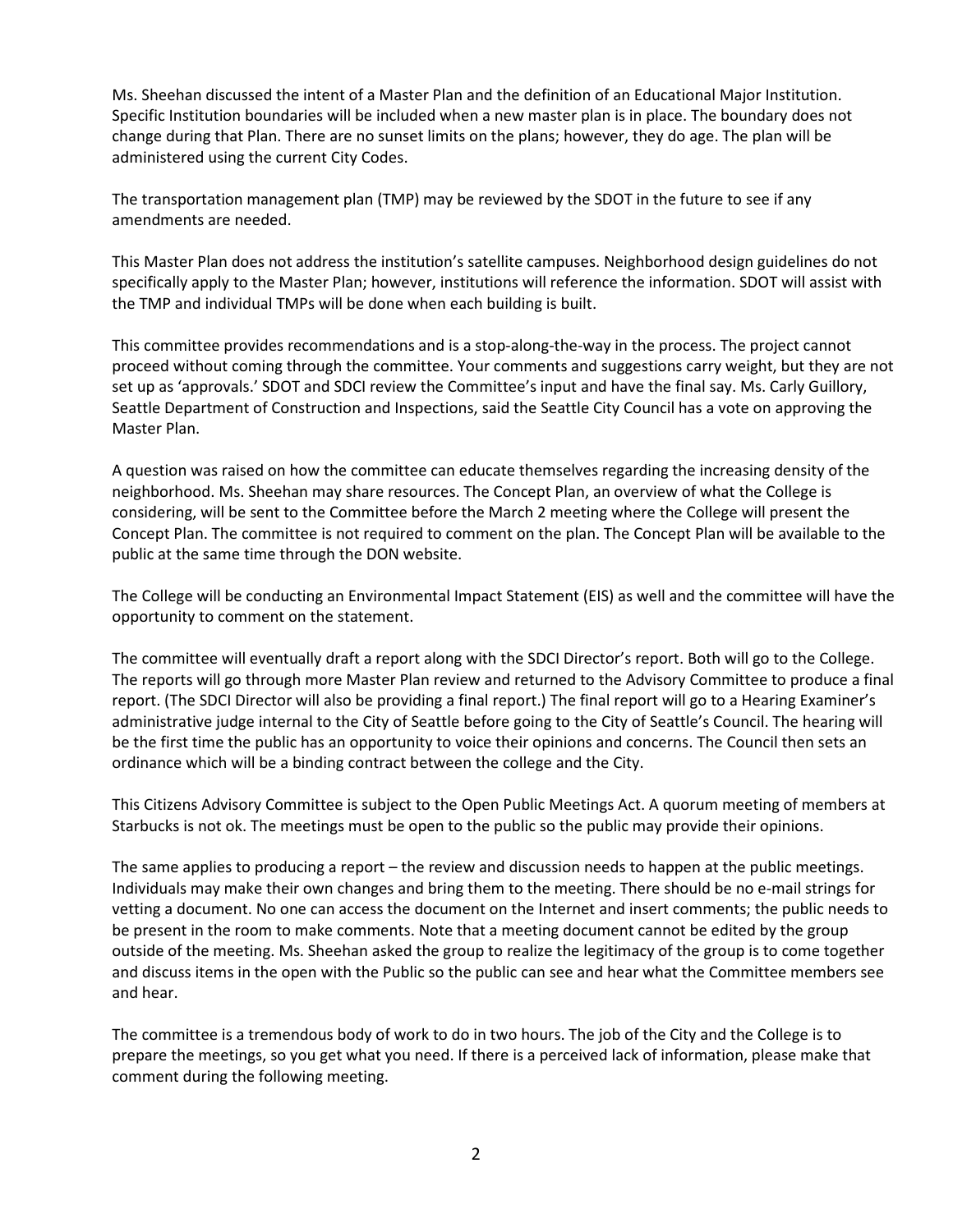Committee questions may can go through Ms. Sheehan as a general clearinghouse of information. Documents will sit in the Seattle Department of Neighborhood's website. The Major Institution Master Plan is like a prenegotiation between the city and the college that is informed by the Committee. At the adoption of the MIMP, the Citizens Advisory Committee is dissolved.

The committee is ruled by City of Seattle Code. If the college wants, they may have a community meeting outside of this format. The college has a great opportunity to break down the brick wall and engage the community. This would be invaluable in working with the neighborhood. The hope is that the college will step up to the limited statutory process; however, the process is old and may not reflect today's reality.

The priority is to get the Committee established and be presented with the Concept Plan simultaneously with the public. If the college wants to beautify the campus, it does not easily fall under State funding guidelines – but it important. The bigger question is to get interior/student involvement. The college is considering how citizens can be allowed to make true input to change the plan as opposed to just throwing the plan open and presenting statistics.

Ms. Sheehan shared that outreach and engagement is going to be an ongoing conversation throughout the process. She and Mr. Ferris would like to hear from the committee via e-mail about community engagements in the community. The institution was asked to share any internal feedback to the committee, so they are aware of what's going on.

The committee will be self-governed by a Chair or Co-Chairs according to the by-laws presented earlier in the meeting. Ms. Sheehan would like to have a debriefing after each meeting with the Chair/Vice Chair and the college to make sure that they are prepared for the next meetings.

Ms. Sheehan would appreciate knowing within 24 hours of a meeting if a Committee member will not be able to attend a meeting.

## 3. Review By-laws

The next meeting in March will be to vote on the standard by-laws. , provide comments on the Concept Plan and If omissions to the by-laws are noted by the Committee, Ms. Sheehan asks that the comments be e-mailed to her so they may be compiled for a possible draft.

## 4. Seattle Central College Context/Background

Mr. (Steven) presented a brief background of the college and how it came about. The building site dates to 1902 when it was Broadway High School. (The high school closed in 1946.) After World War II, Edison Technical School was opened for returning veterans.

Seattle Central Community College began in 1966 with limited use of the existing building. In the late 1970s, the Broadway Performance Hall was renovated. In the 1980s, the college built the parking garage, renovated Edison and built the bookstore across the street. The Fine Arts building was acquired in the 1990s. In the 2000s, the Math and Science Building was built. He concluded by going over a map of the college.

In general, the college only built one new structure every ten years. One big planning goal the college is working on includes designing a plan to match a maximum target enrollment (7,500 FTE compared to the current 4,800). The college buildings are older and extremely expensive to maintain. Some of the buildings have not gone through the process of historic review process, i.e. the Fine Arts Building.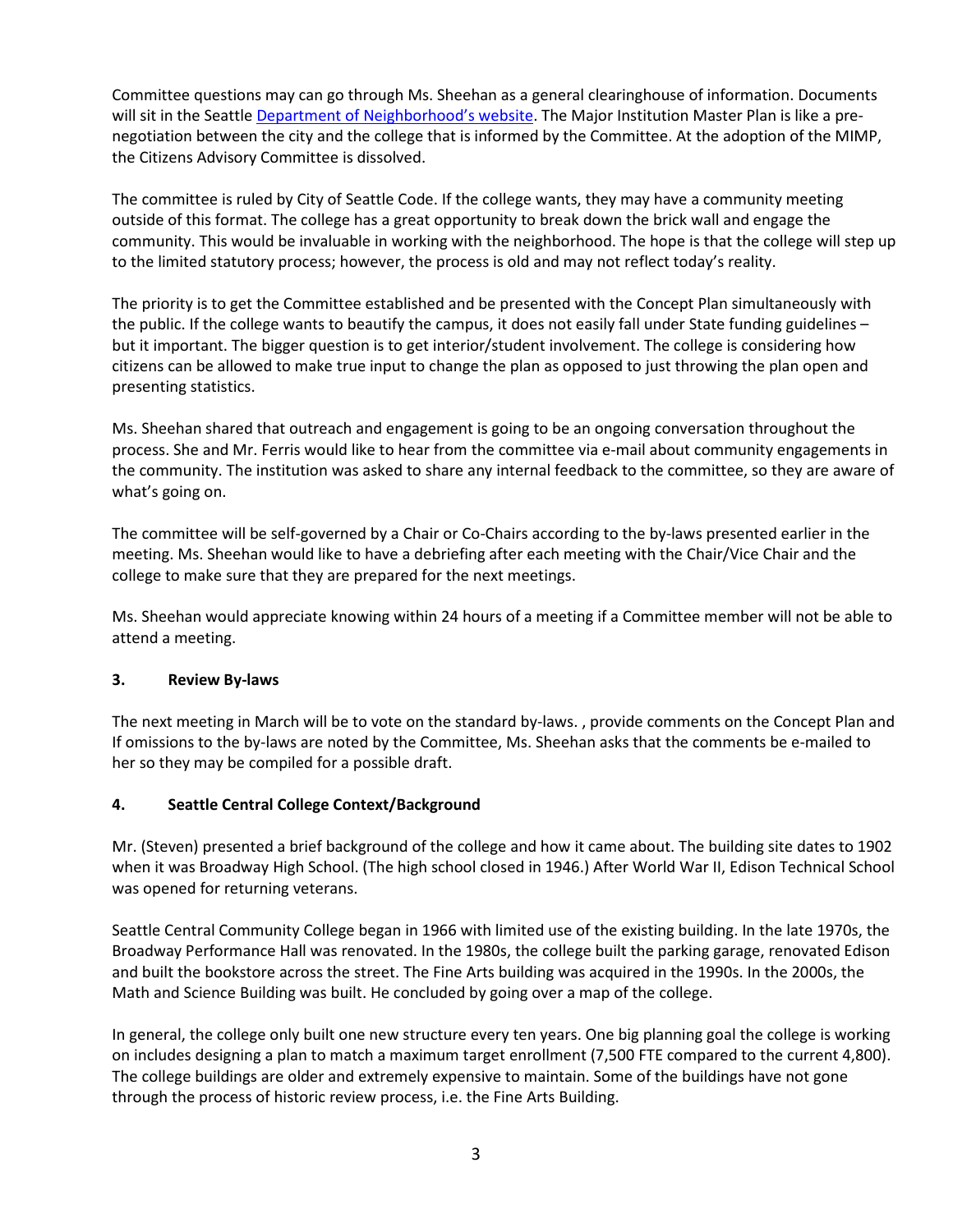Funds for the college come through the State Board of Community and Technical Colleges with a very defined process. The college has tried to have the bulk of the plans that are realistic, coming in on time, and compliant with their funding restrictions. There are opportunities for public partnerships. However, they are riskier for the college.

The college has been using the restriction of state-provided funding to keep from over-projecting. State Board funds three kinds of projects. Growth projects may be requested If the college is going to have an increase of growth. If a building still has serviceable life in it, the Board will fund it for renovation, and if a building is beyond its serviceable life, it will be funded for replacement. Most of the college's buildings are beyond 15-years-old. The funding mechanisms play a large role in which parcel we look at for various things.

Mr. Ferris gave the context to help understand what the timelines the college is looking at. In 2008 when the recession hit, the legislature unilaterally cut the capital budget allocation for all 34 colleges in the system by half. It has stayed at half (with some inflation growth) of what the funding level was back ten years ago.

What this essentially meant was it would take 4-6 years if a college had an approved project. Funding would go through 2-3 biannual cycles to get funding to build. Now it is essentially looking at 10-14 years to go from identifying a reasonable project to actual funding. The two problems with this are how can you plan for a building 12 years into the future? And, the cost of construction is well above the cost of inflation; 4-6 percent each year compounded over the last five years. What happens when the state uses a smaller inflation growth factor, the longer you wait, the more you have to make up with building funds. In the College's case, local funds are non-state appropriated which means money comes from what the college saves off tuition, international student enrollment or money made off the parking garage.

There are very limited funds that we can accumulate. Recent projects have been funded using local funds or the college borrowed money to acquire property when it was available. The college bonded against a revenue stream it had. Going forward, key considerations in the Concept Plan show constraints relative to sources of funds and concerns regarding the aging of the infrastructure.

A positive is that new buildings may be designed for where career opportunities are in the future.

## 5. Public Comment

Ms. Sheehan opened the discussion for public comment.

(Editor's Note: The comment(s) shown below are summaries of statements provided. They are not transcriptions and have been shortened and edited to include the major points raised. Full comments are retained in the files in voice recording (.mp3) form)

Comments from Tony Radovich: Mr. Radovich asked if a particular property had been bought by the college. Ms. Sheehan reminded the public that questions won't be answered, but the committee can choose to take up the issue during committee deliberation.

[Note: a Reporter from the Capitol Hill Blog asked to take a picture of the committee, and no committee members objected]

#### 6. Meeting #2 Agenda

Ms. Sheehan would like the committee to consider chair/vice-chairs options. Nominations for Chair/Vice Chair can be accepted and voted on at the end of Meeting #2 on March 2.